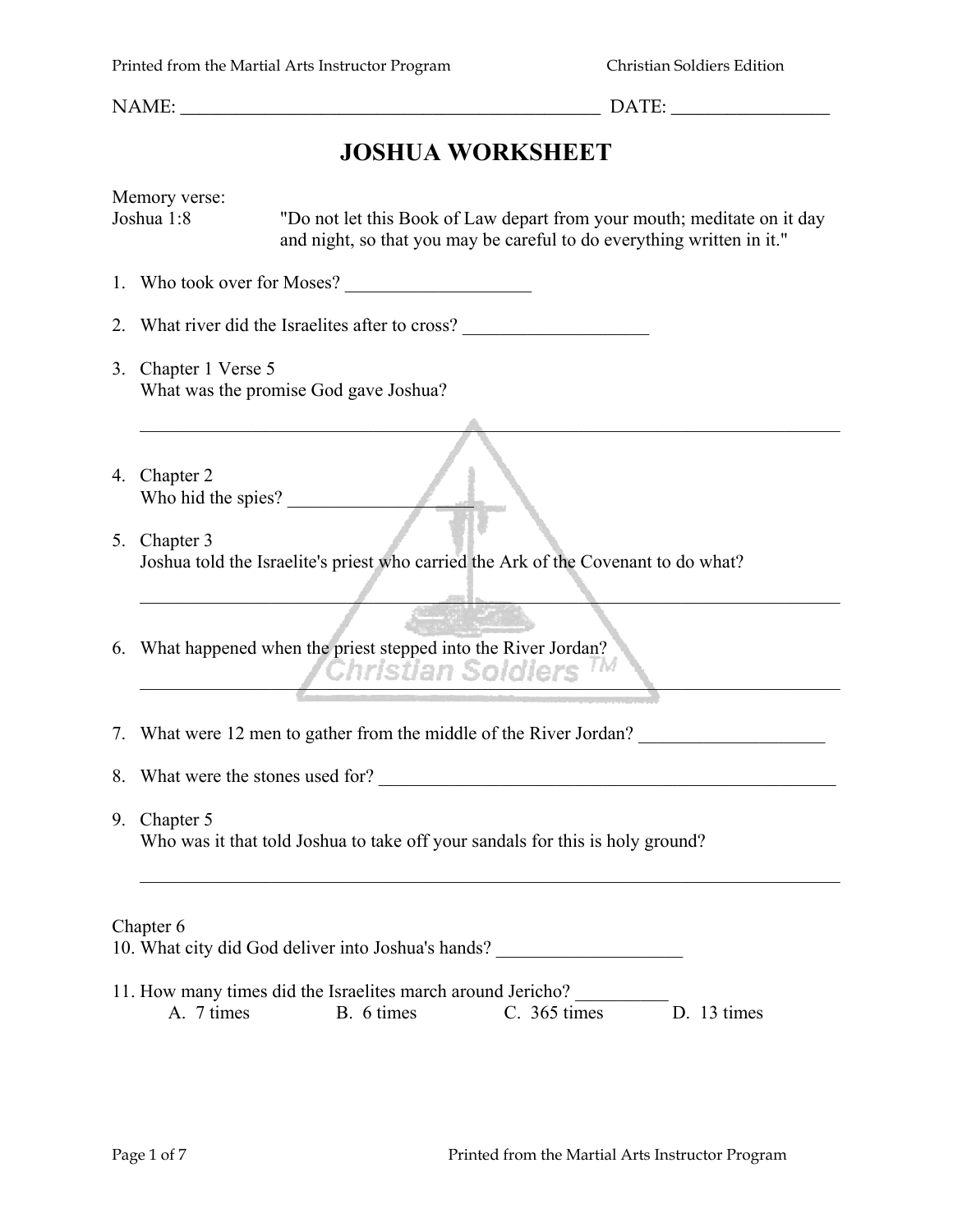**JOSHUA WORKSHEET (continued)**

12. What happened when the people shouted and the priest blew their trumpets?

- A. The curtains opened C. The wall fell down
	-
- B. Manna fell from heaven D. Half-time was over
- 13. Who was spared when Joshua and his army attacked Jericho? \_\_\_\_\_\_\_\_\_\_
	- A. Rahab and all in her household C. Paul
	- B. Just Rahab D. Lot's wife

14. What did Joshua order the men to do in the city?

Chapter 7

15. How did the Israelites act in regards to the devoted things?

- 16. How did God react to the Israelites disobedience?
	- A. He said that is okay D. He ignored it
		-
	- B. His anger burned E. All of the above

 $\mathcal{L}_\mathcal{L} = \{ \mathcal{L}_\mathcal{L} = \{ \mathcal{L}_\mathcal{L} = \{ \mathcal{L}_\mathcal{L} = \{ \mathcal{L}_\mathcal{L} = \{ \mathcal{L}_\mathcal{L} = \{ \mathcal{L}_\mathcal{L} = \{ \mathcal{L}_\mathcal{L} = \{ \mathcal{L}_\mathcal{L} = \{ \mathcal{L}_\mathcal{L} = \{ \mathcal{L}_\mathcal{L} = \{ \mathcal{L}_\mathcal{L} = \{ \mathcal{L}_\mathcal{L} = \{ \mathcal{L}_\mathcal{L} = \{ \mathcal{L}_\mathcal{$ 

 $\blacktriangle$  . The contract of the contract of  $\blacktriangle$  . The contract of the contract of the contract of the contract of the contract of the contract of the contract of the contract of the contract of the contract of the contract

C. He called a committee meeting

17. Because Achan sinned against God what happened to him? **\_\_Christian Soldiers** TM

#### Chapter 10

18. When the Israelite overcame the Amorites, Joshua prayed for what to happen?

- 19. In chapters 13 through 19 what was the main action being taken? \_\_\_\_\_\_\_\_\_\_ A. Fighting B. Praying C. Dividing the land D. Casting lots
- 20. Joshua called Israel together and told them to "Be very strong; be careful to obey all that is written in what?
- 21. How old was Joshua when he died?

NAME:  $\Box$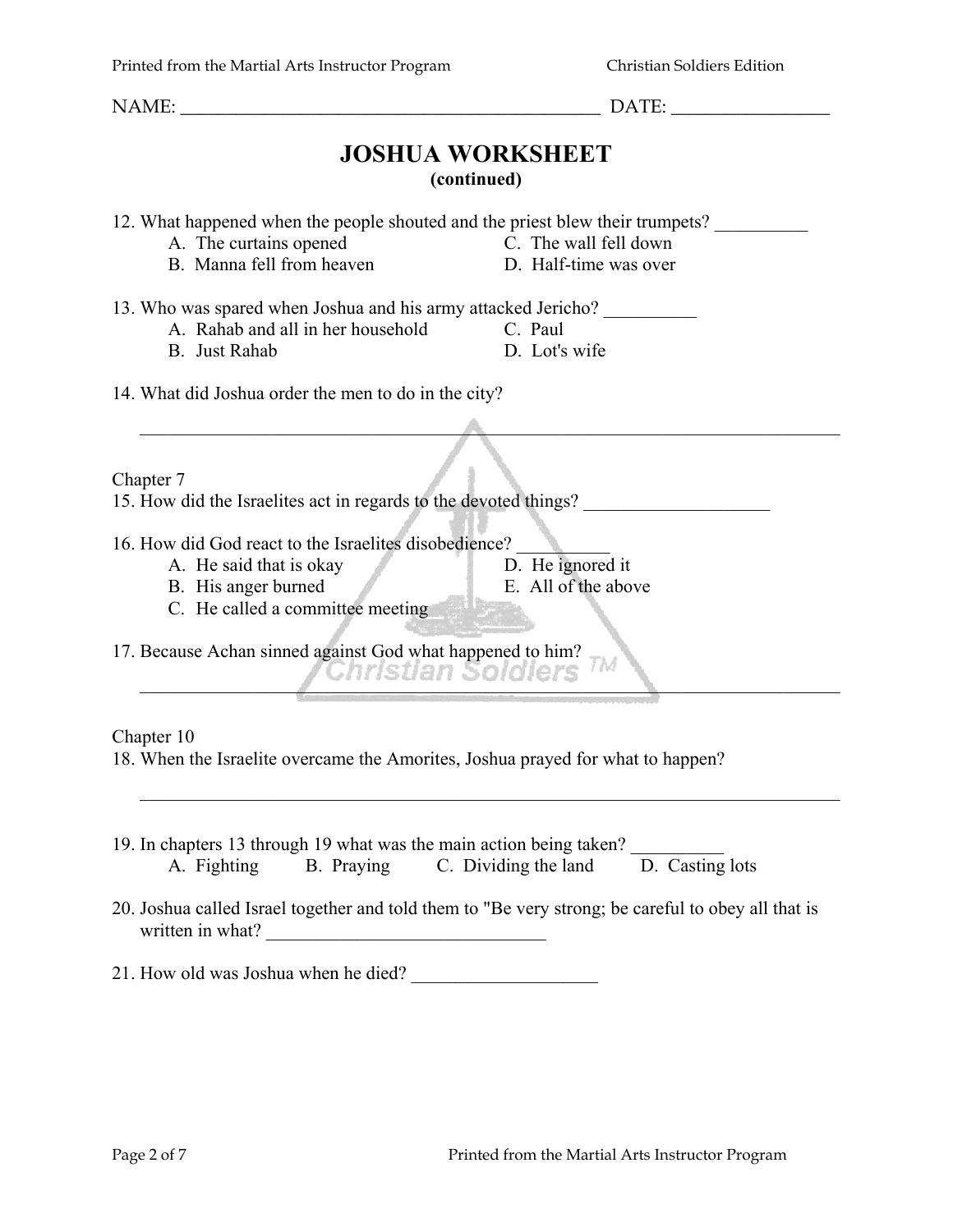NAME:  $\Box$ 

### **JUDGES WORKSHEET**

Memory Verse:

Judges 6:12 When the angel of the Lord appeared to Gideon, he said, "The Lord is with you, mighty warrior."

Chapter 6

- 1. What was Gideon doing when the angel of the Lord appeared before him?
- 2. How many times does the angel have to remind Gideon that God is with him and/or will be with him? \_\_\_\_\_\_\_\_\_\_\_\_\_\_\_\_\_\_\_\_\_\_\_\_\_.

 $\mathcal{L}_\mathcal{L} = \mathcal{L}_\mathcal{L} = \mathcal{L}_\mathcal{L} = \mathcal{L}_\mathcal{L} = \mathcal{L}_\mathcal{L} = \mathcal{L}_\mathcal{L} = \mathcal{L}_\mathcal{L} = \mathcal{L}_\mathcal{L} = \mathcal{L}_\mathcal{L} = \mathcal{L}_\mathcal{L} = \mathcal{L}_\mathcal{L} = \mathcal{L}_\mathcal{L} = \mathcal{L}_\mathcal{L} = \mathcal{L}_\mathcal{L} = \mathcal{L}_\mathcal{L} = \mathcal{L}_\mathcal{L} = \mathcal{L}_\mathcal{L}$ 

 $\mathcal{L} = \mathcal{L} \mathcal{L} = \mathcal{L} \mathcal{L} = \mathcal{L} \mathcal{L} = \mathcal{L} \mathcal{L} = \mathcal{L} \mathcal{L} = \mathcal{L} \mathcal{L} = \mathcal{L} \mathcal{L} = \mathcal{L} \mathcal{L} = \mathcal{L} \mathcal{L} = \mathcal{L} \mathcal{L} = \mathcal{L} \mathcal{L} = \mathcal{L} \mathcal{L} = \mathcal{L} \mathcal{L} = \mathcal{L} \mathcal{L} = \mathcal{L} \mathcal{L} = \mathcal{L} \mathcal{L} = \mathcal{L$ 

Chapter 7

- 3. What two things did God tell Gideon to do to reduce the number of men in his army?
- 4. How many men did Gideon ultimately accept into his army? \_\_\_\_\_\_\_\_\_\_\_\_\_\_\_\_\_\_\_.
- 5. What objects did Gideon's men hold in their hands as they reached the Midianite camp?

 $\dot{}$ Ghristian Soldiers  $^{TM}$ 

Chapter 13

6. An angel of God appeared before \_\_\_\_\_\_\_\_\_\_\_\_\_\_\_\_\_\_\_\_ and his wife to foretell the birth  $of$  \_\_\_\_\_\_\_\_\_\_\_\_\_\_\_\_\_\_\_\_\_\_\_\_\_\_.

7. "We are doomed to die!" he said to his wife. "\_\_\_\_\_\_\_\_\_\_\_\_\_\_\_\_\_\_\_\_\_!"

Chapter 16

8. How many times did Samson lie to Delilah about how he could be subdued?

 $\mathcal{L}_\mathcal{L} = \mathcal{L}_\mathcal{L} = \mathcal{L}_\mathcal{L} = \mathcal{L}_\mathcal{L} = \mathcal{L}_\mathcal{L} = \mathcal{L}_\mathcal{L} = \mathcal{L}_\mathcal{L} = \mathcal{L}_\mathcal{L} = \mathcal{L}_\mathcal{L} = \mathcal{L}_\mathcal{L} = \mathcal{L}_\mathcal{L} = \mathcal{L}_\mathcal{L} = \mathcal{L}_\mathcal{L} = \mathcal{L}_\mathcal{L} = \mathcal{L}_\mathcal{L} = \mathcal{L}_\mathcal{L} = \mathcal{L}_\mathcal{L}$ 

 $\mathcal{L}_\mathcal{L} = \mathcal{L}_\mathcal{L} = \mathcal{L}_\mathcal{L} = \mathcal{L}_\mathcal{L} = \mathcal{L}_\mathcal{L} = \mathcal{L}_\mathcal{L} = \mathcal{L}_\mathcal{L} = \mathcal{L}_\mathcal{L} = \mathcal{L}_\mathcal{L} = \mathcal{L}_\mathcal{L} = \mathcal{L}_\mathcal{L} = \mathcal{L}_\mathcal{L} = \mathcal{L}_\mathcal{L} = \mathcal{L}_\mathcal{L} = \mathcal{L}_\mathcal{L} = \mathcal{L}_\mathcal{L} = \mathcal{L}_\mathcal{L}$ 

9. What made him give in and tell her the secret to his strength?

10. What was Samson's final act of revenge against the Philistines?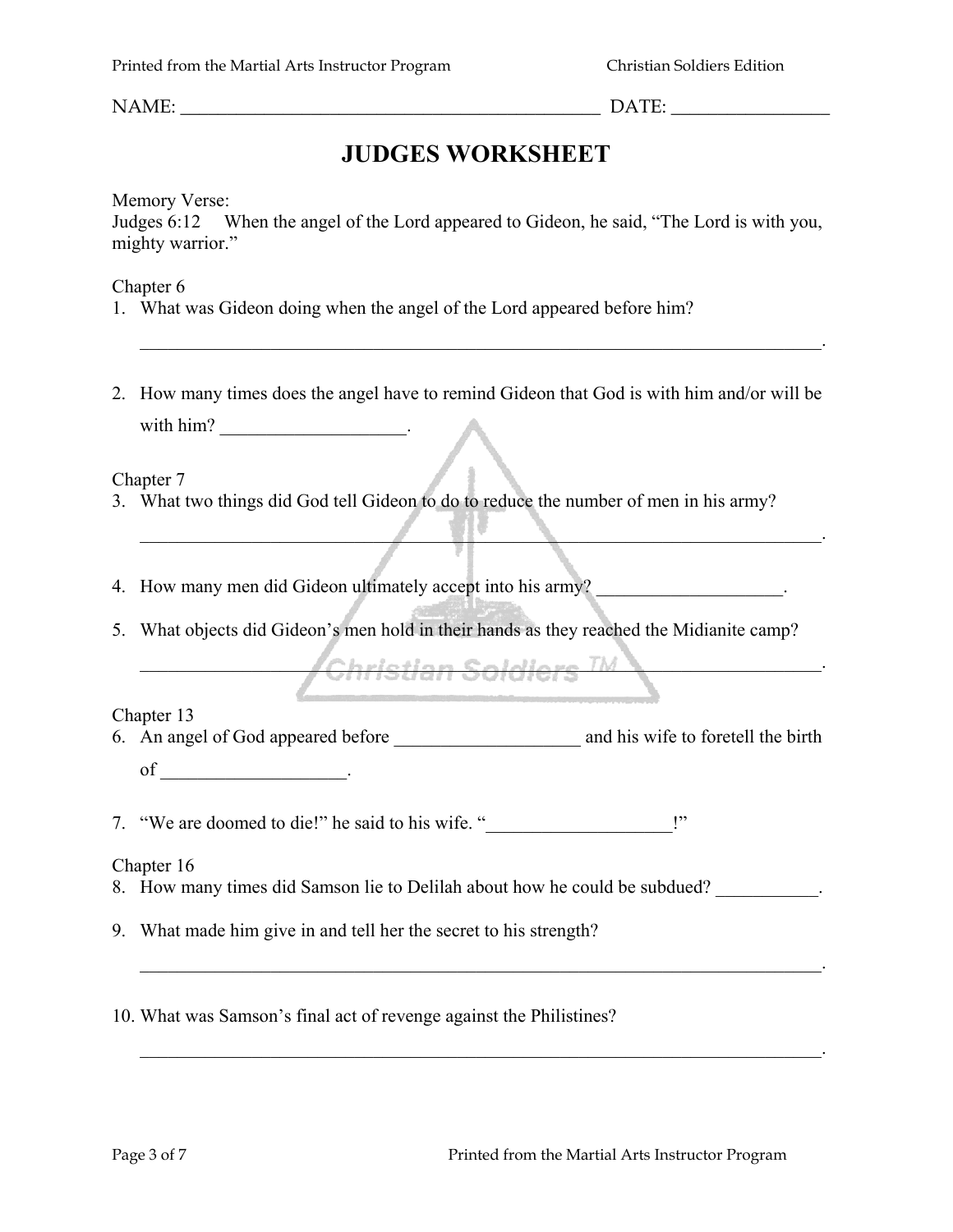NAME:  $\Box$ 

## **RUTH WORKSHEET**

Memory Verse: Ruth 3:5 "She said to her, 'All that you say I will do.'" (NASB)

- 1. Chapter 1 Verse 2 Who was Naomi's husband? \_\_\_\_\_\_\_\_\_\_\_\_\_\_\_\_\_\_\_\_\_\_\_\_\_
- 2. Chapter 1 Verses 3 5 What happened to Naomi's husband and her two sons?
- 3. Chapter 1 Verses 7 18 (True or False) **Answer:** \_\_\_\_\_\_\_\_\_\_ Naomi was travelling back to Bethlehem with her two daughters-in-law. She urged them to return to Moab (where they were from) but, they refused and went with her anyway and all three arrived safely in Bethlehem.
- 4. Chapter 2 Verse 1 (Multiple Choice) **Answer:** \_\_\_\_\_\_\_\_\_\_ Who was Boaz? A. A wealthy land owner.
	- B. A family member of Naomi's husband Elimelech.
	- C. Both A. and B.
- 5. Chapter 2 Verses 8 13 (Multiple Choice) **Answer:** \_\_\_\_\_\_\_\_\_\_ When Ruth went to glean in the fields for food, Boaz found out and talked with her. What did Boaz say to Ruth?
	- did Boaz say to Ruth?<br>A. Leave my fields and glean somewhere else.
	- B. You are a foreigner and foreigners are not allowed to glean here.
	- C. Stay here with my maids and may the Lord reward your work.
	- D. You can glean but, you can't do it every day.

Match the following scripture passages from Ruth to the subjects listed below.

| A. 4:7                                                  | <b>C.</b> 3:14 - 16   | E. $4:13 - 17$ | <b>G.</b> 3: $1 - 5$ | I. 1:11 - 14        |  |
|---------------------------------------------------------|-----------------------|----------------|----------------------|---------------------|--|
| <b>B.</b> 4: $1 - 5$                                    | <b>D.</b> 4: $8 - 10$ | $F. 3: 8 - 11$ | <b>H.</b> 1: 2 - 5   | <b>J.</b> 1:19 - 21 |  |
| <b>SUBJECT</b>                                          |                       |                |                      |                     |  |
| Find out how Boaz protected Ruth.                       |                       |                |                      |                     |  |
| Find out how Ruth is offered in marriage.               |                       |                |                      |                     |  |
| Find out what Ruth's son is named.                      |                       |                |                      |                     |  |
| Find out which daughter-in-law returned to Moab.        |                       |                |                      |                     |  |
| Find out who Ruth is going to be married.               |                       |                |                      |                     |  |
| Find out what kind of reputation Ruth had.              |                       |                |                      |                     |  |
| Find out how Naomi felt when she returned to Bethlehem. |                       |                |                      |                     |  |
| Find out who are Naomi's daughters-in-law.              |                       |                |                      |                     |  |
| Find out what Naomi told Ruth to do.                    |                       |                |                      |                     |  |
| Find out what is done with a sandal.                    |                       |                |                      |                     |  |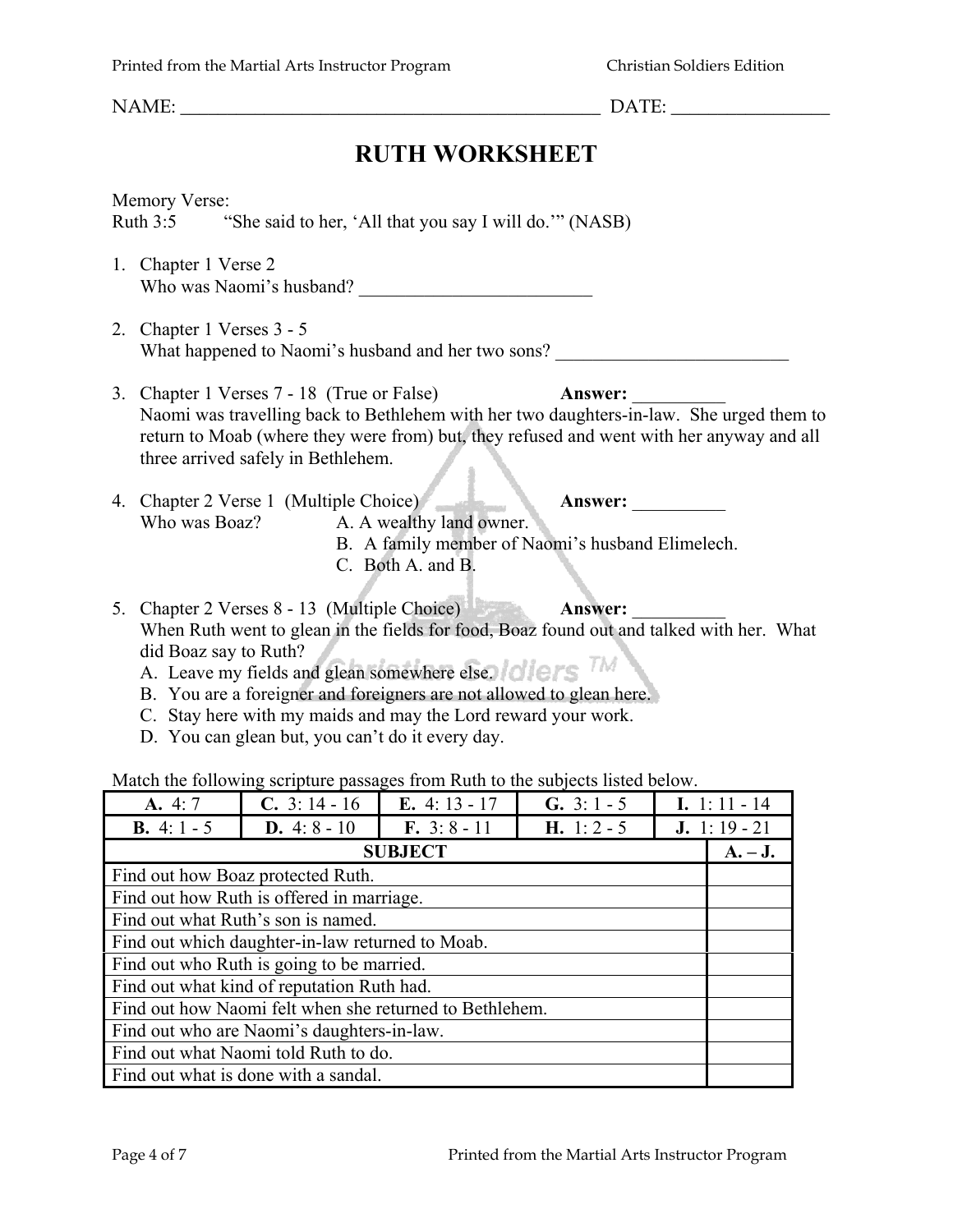## **I SAMUEL WORKSHEET**

|  | Memory Verse:                                     |                                                     |                                                                               |
|--|---------------------------------------------------|-----------------------------------------------------|-------------------------------------------------------------------------------|
|  | 1 Samuel 2:2                                      | Nor is there any rock like our God." (NASB)         | "There is no one holy like the Lord, Indeed, there is no one besides You,     |
|  | 1. Chapter 2 Verse 6                              |                                                     |                                                                               |
|  |                                                   |                                                     |                                                                               |
|  | 2. Chapter 3 Verse 7                              |                                                     |                                                                               |
|  |                                                   |                                                     | Why did Samuel not know the Lord?                                             |
|  |                                                   |                                                     |                                                                               |
|  | 3. Chapter 7 Verse 3                              | Summarize what Samuel said to the people of Israel. |                                                                               |
|  |                                                   |                                                     |                                                                               |
|  |                                                   |                                                     |                                                                               |
|  | 4. Chapter 9 Verses 15 - 16                       |                                                     |                                                                               |
|  |                                                   |                                                     | What did God tell Samuel to do to the man who came from the land of Benjamin? |
|  |                                                   | <i><b>Ghristian Soldiers</b></i>                    |                                                                               |
|  |                                                   |                                                     |                                                                               |
|  | 5. Chapter 12 Verse 24                            |                                                     |                                                                               |
|  |                                                   |                                                     |                                                                               |
|  |                                                   | consider what great things He has done for          |                                                                               |
|  | 6. Chapter 14 Verse 24<br>What was Samuel's oath? |                                                     |                                                                               |

 $\mathcal{L}_\text{max} = \frac{1}{2} \sum_{i=1}^n \mathcal{L}_\text{max}(\mathbf{z}_i - \mathbf{z}_i)$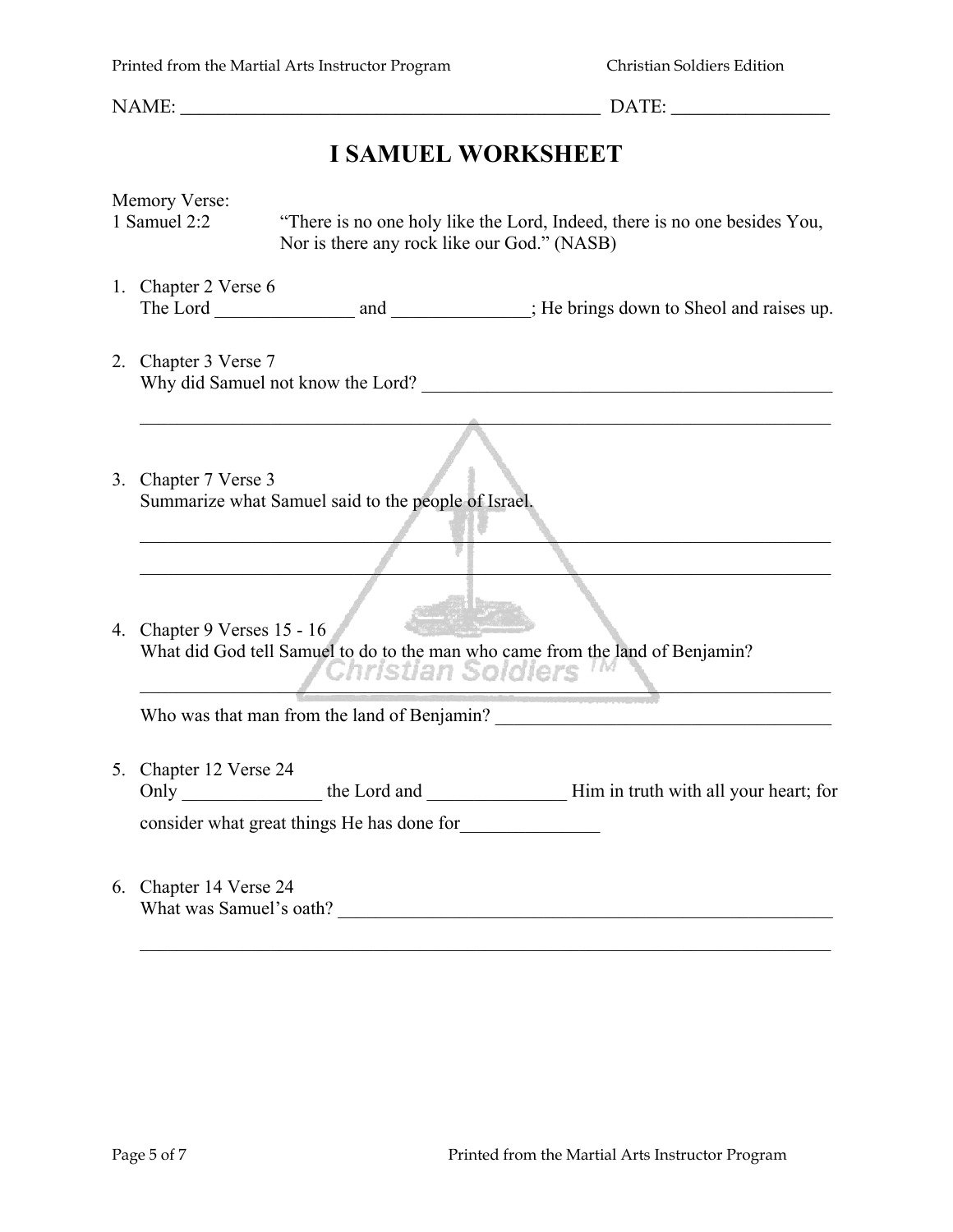#### **I SAMUEL WORKSHEET (continued)**

#### 7. Chapter 13 Verse 14 A. How does the Lord describe the man from this verse?

B. Who is the man that is being described?

 $\mathcal{L}_\text{max}$  , and the contribution of the contribution of the contribution of the contribution of the contribution of the contribution of the contribution of the contribution of the contribution of the contribution of t

8. Chapter 16 Verse 7b

… for God sees not as man sees, for man looks at the  $\qquad \qquad$ , but the Lord